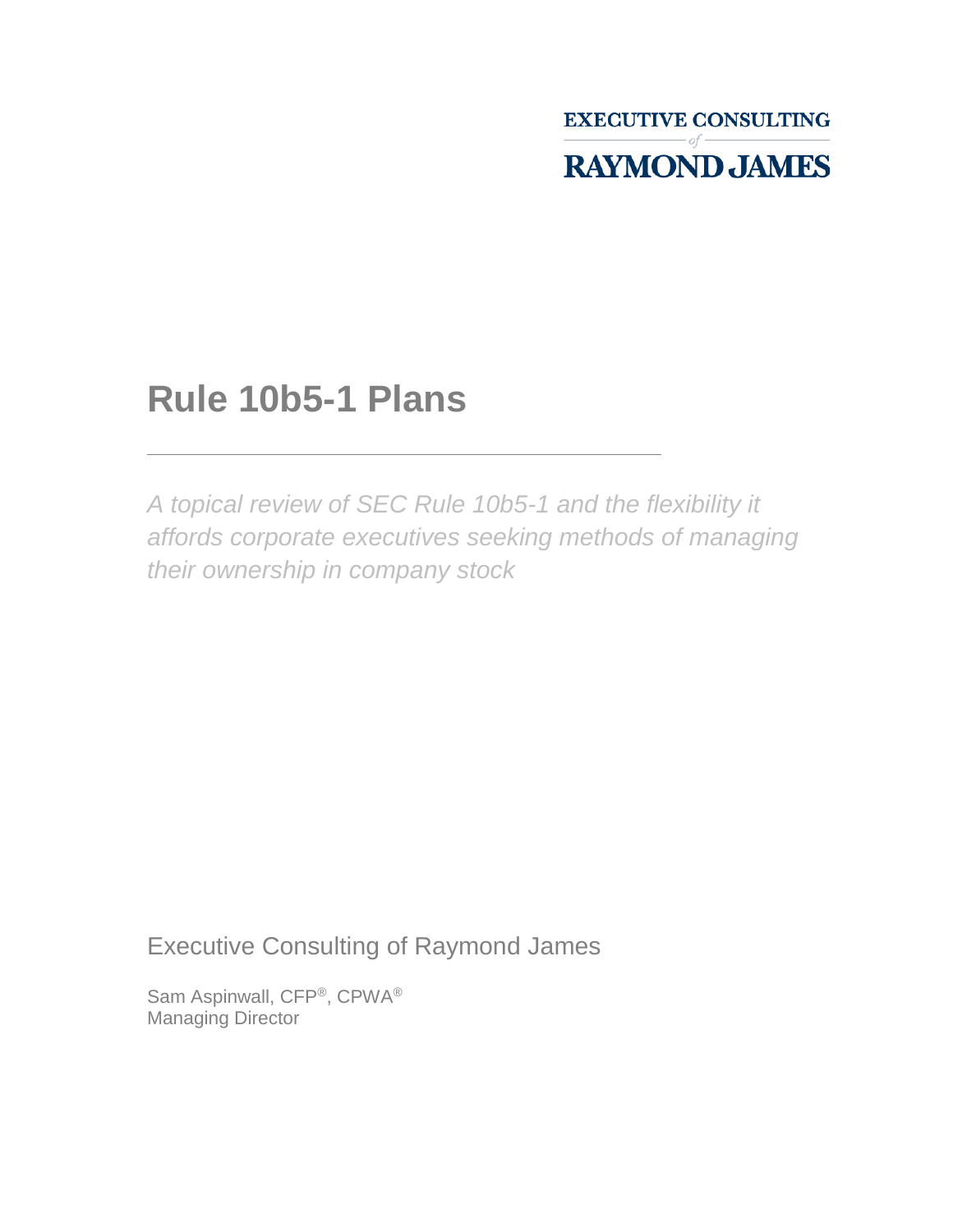Corporate trading policies limit the number of days when company insiders are allowed to transact in their stock. These restrictions may reduce the number of days in open trading windows to less than 60 days per year.

These trading restrictions can make it difficult for company executives to manage their personal holdings, which often represent a source of concentration risk within their broader investment portfolios.

Utilizing a 10b5-1 plan allows the insider to establish a trading plan that allows for transactions in the stock during blackout periods that surround important corporate events, announcements and quarterly earnings releases.

As long as the plan is established in good faith at a time when the executive is not in possession of material, nonpublic information; defines the price, number of shares, and dates for any transactions; and prohibits any future influence over execution by the executive who does not continuously cancel existing plans while instituting a new plan shortly thereafter, the executive receives an affirmative defense against allegations of insider-trading violations.

#### **ILLUSTRATIVE STOCK PRICE CHART OVER ONE CALENDAR**



The above charts are hypothetical and do not represent a specific security.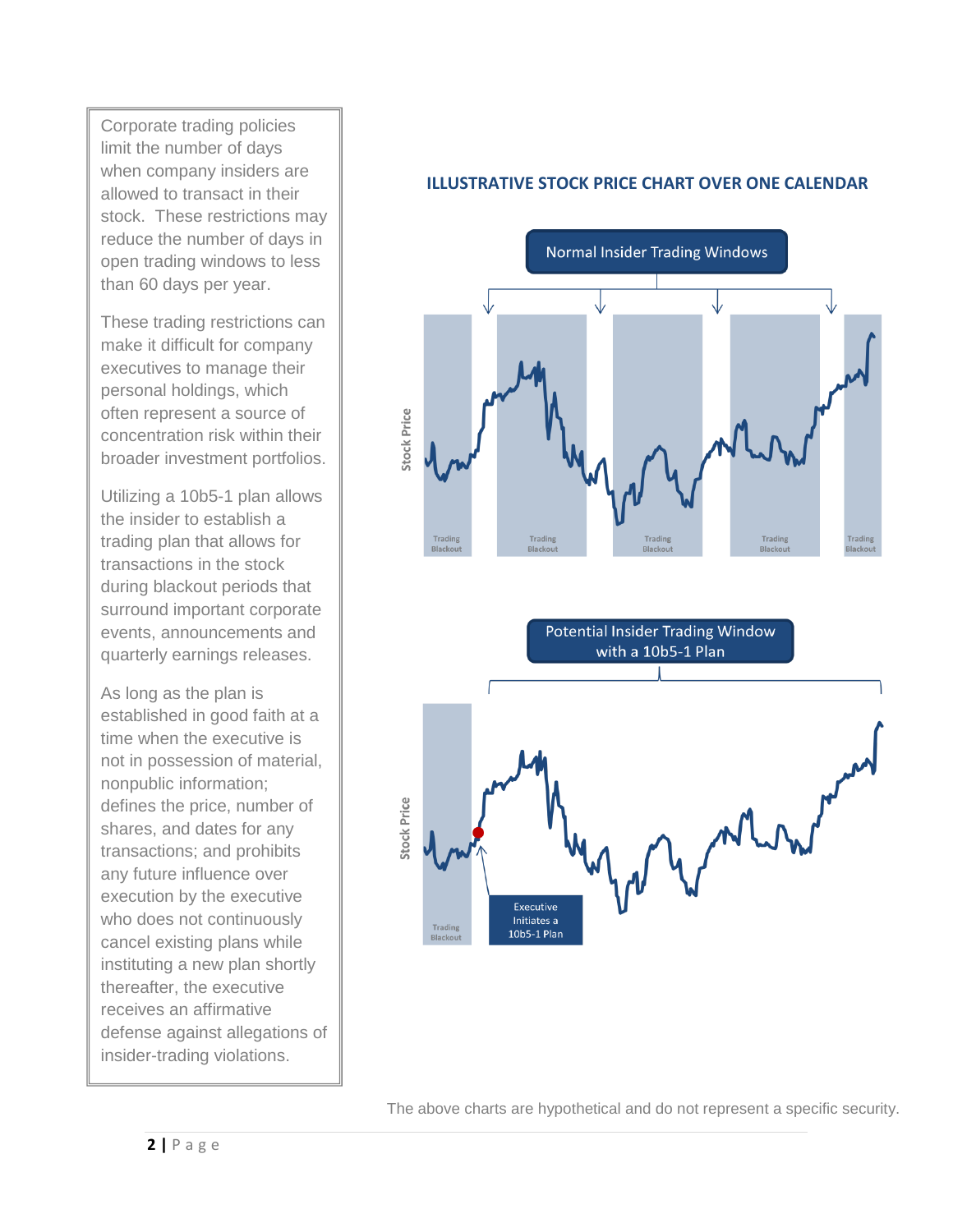### **SEC Rule 10b5-1**

Rule 10b5-1 offers corporate insiders a way to transact in company stock over a predefined period of time, even if the insider becomes aware of material, nonpublic information during the transaction period, as long as the transaction is done according to a pre-existing plan that was established when the insider was not aware of any material, nonpublic information.

10b5-1 plans allow a corporate executive to institute a mechanical buying, selling, or hedging program while in an open trading window that is then set on autopilot and executes transactions in company stock for the executive over time according to the parameters of the plan.

This tool can be useful for executives that face limited windows of opportunity to transact in company stock due to strict corporate trading policies. These policies can sometimes limit the number of days in which an insider can transact in stock to fewer than 60 days in a calendar year.

#### **History of Rule 10b5-1**

Rule 10b5-1 was created in October of 2000 to help settle an insider-trading issue that arose from conflicting decisions by the courts of appeals. The conflict arose in determining the actions that would trigger insider-trading rule violations by executives in possession of material, non-public information. Some courts decided that a violation only occurred if the executive used the material, nonpublic information as the basis for a transaction in company stock. Others felt that it was a violation to transact in company stock while in possession of the information – regardless of whether it affected the executive's decision or not.

The SEC decided the broader "possession" based standard would be used in defining insider-trading violations. This caused concern that executives, who are often in possession of material, nonpublic information, would face overly burdensome restrictions on managing their ownership of company stock. Thus, the SEC included within Rule 10b5-1 an affirmative defense for insiders that establish a transaction plan following the guidelines of the rule.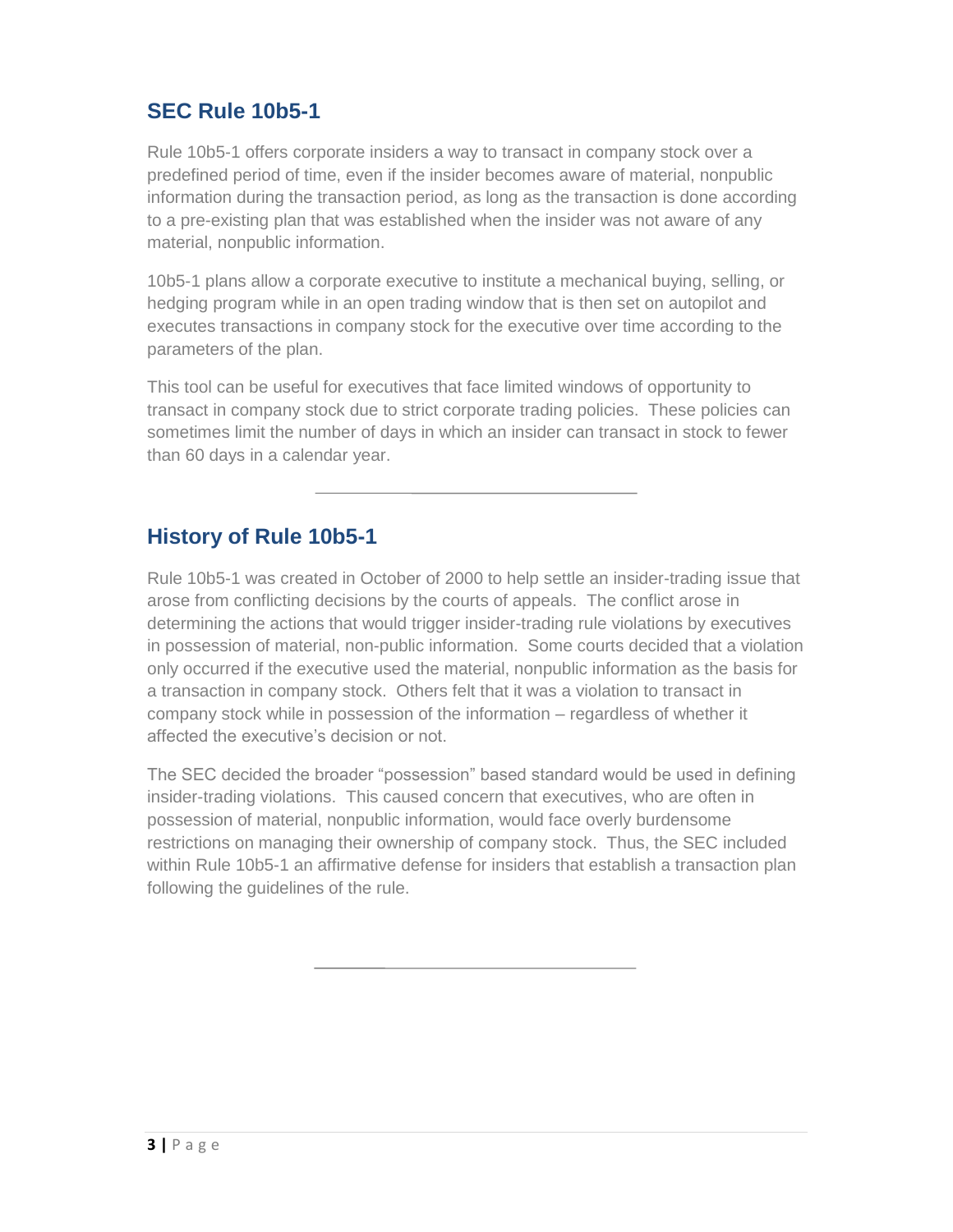#### **Requirements of Rule 10b5-1**

In order to be effective and provide the insider with an affirmative defense against allegations of insider-trading, a 10b5-1 plan must meet certain requirements.

- The plan must be in writing and established in good faith at a time when the executive is not in possession of material, nonpublic information.
- The plan must specify the number of securities to be traded, the price at which transactions should take place, and the dates on which transactions should occur. These inputs can be static or formula driven.
- The plan prohibits the executive from exercising any further influence over how, when, or whether to effect trades under the plan specifications.

In addition to the requirements of Rule 10b5-1, the plan must also adhere to the company's internal trading policies regarding open trading windows for corporate executives. Additionally, corporate counsel is often required to provide a statement approving the plan before it can be enacted.

#### **Changes to Existing Plans**

Changes to an existing 10b5-1 plan are allowed as long as they are made when the executive is not in possession of material, nonpublic information and in an open trading window. Typically, the company must approve the changes before they can be enacted.

Cancellations can occur at any time, even if the executive is in possession of material, nonpublic information.

However, the "good faith" requirement for executives entering into 10b5-1 plans cannot be overemphasized. Insiders may lose the affirmative defense afforded by Rule 10b5-1 if changes or cancellations are deemed to have been made as part of a plan to evade insider trading laws.

Careful consideration should go into setting up a 10b5-1 plan to avoid the need to make future modifications or cancellations of the plan. Before a plan is changed or cancelled, the executive should consult with their personal legal counsel and corporate counsel to determine if the modification will result in a negative consequence from an SEC investigation.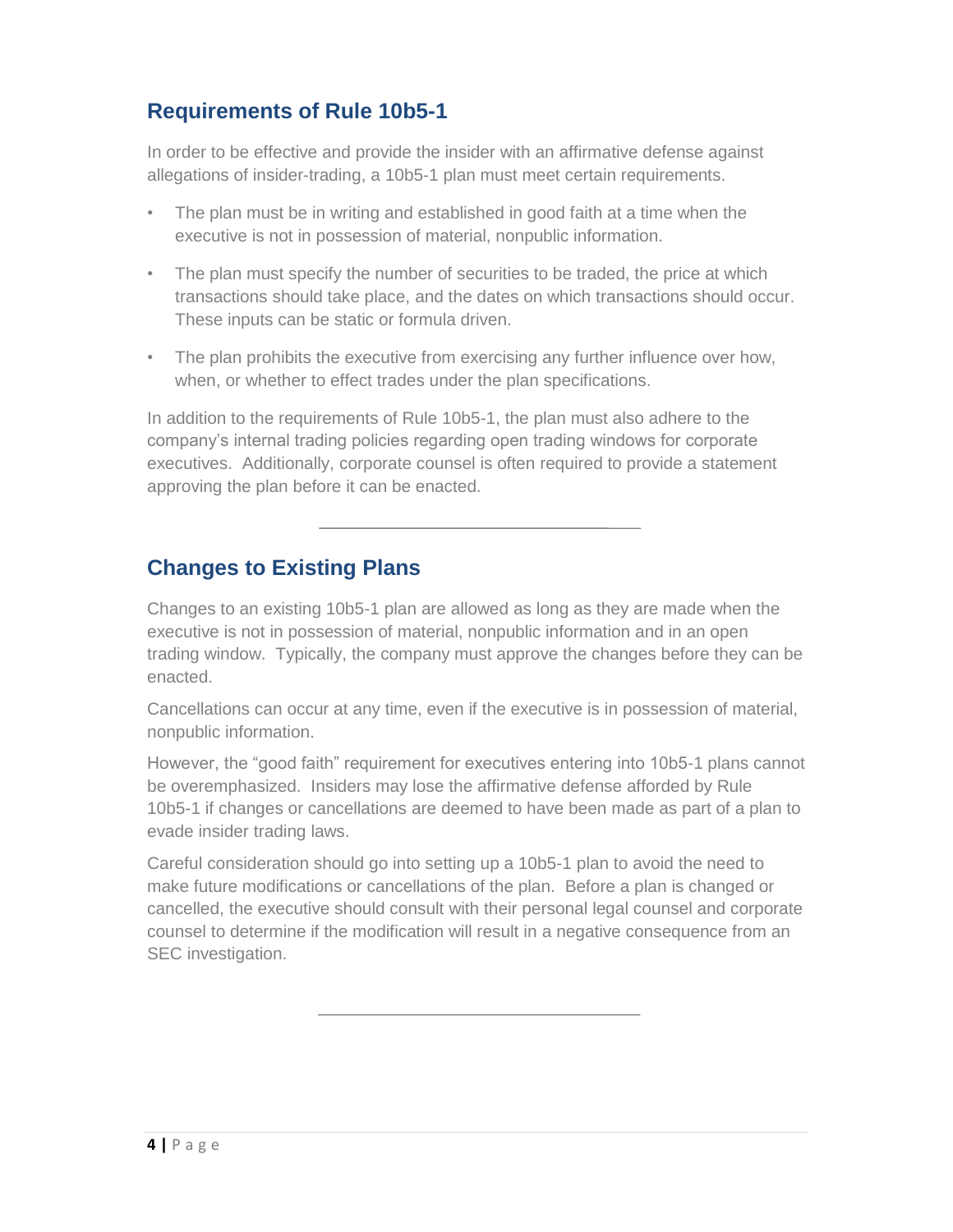#### **Best Practices**

In order to maximize the flexibility and effectiveness of a 10b5-1 plan, Executive Consulting recommends the following strategies when implementing a 10b5-1 plan:

- **Implement the plan on a portion of your holdings** | Some executives have the perception that a 10b5-1 plan to sell stock must involve all of their company shares. This is not the case. Implementing the plan on a portion of your shares offers you continued flexibility on the shares not in the plan, and may present a better signal to the market of your belief in the long-term prospects for the company.
- **Use a short duration** | 10b5-1 plans can be for any duration, however, we recommend setting them up for no longer than one year. This way, as market conditions change over time, the trading strategy can be adjusted without changing the plan while in effect.
- **Use the plan to be disciplined** | Building specific price limits into a 10b5-1 plan allows you to create a disciplined plan for transacting in company stock, avoiding emotional biases that can lead to compromised financial decisions.
- **Set it and forget it** | The SEC has clearly identified situations involving 10b5-1 plans that are modified or cancelled repeatedly as a sign of potential violations of the 'good faith' requirement within Rule 10b5-1. Corporate executives should think through the variables of a plan thoroughly prior to implementation and then allow the plan to proceed without change or cancellation except for in extreme situation where a modification or cancellation is absolutely necessary. Even if the executive is not in possession of material nonpublic information, changing or cancelling a plan could give the appearance of insider trading if an unexpected news announcement were to come out shortly after the adjustment in favor of the executive's plan alterations.
- **Use a seasoning period** | A common part of 10b5-1 plans is to build in a delay between when the plan is adopted and when the first transaction can occur. This 'seasoning period' puts some distance in between the time the variables of the plan were determined and when the first trade occurs, which can strengthen the argument that the trades were not reliant upon any material nonpublic information. The most common seasoning period is thirty days, although it can be shorter or longer depending on the executive's circumstances and the company's trading policies.
- **Keep it straightforward** | In order to avoid confusion or misinterpretations of the plan's objectives, trading instructions should be kept as clear and concise as possible. Complicated algorithms based on rolling volume and price data are possible, but open the door for potential grey areas that put the decision to execute or not into the hands of a trader without a clear understanding of the executive's intentions. Keeping the trading instructions as straightforward as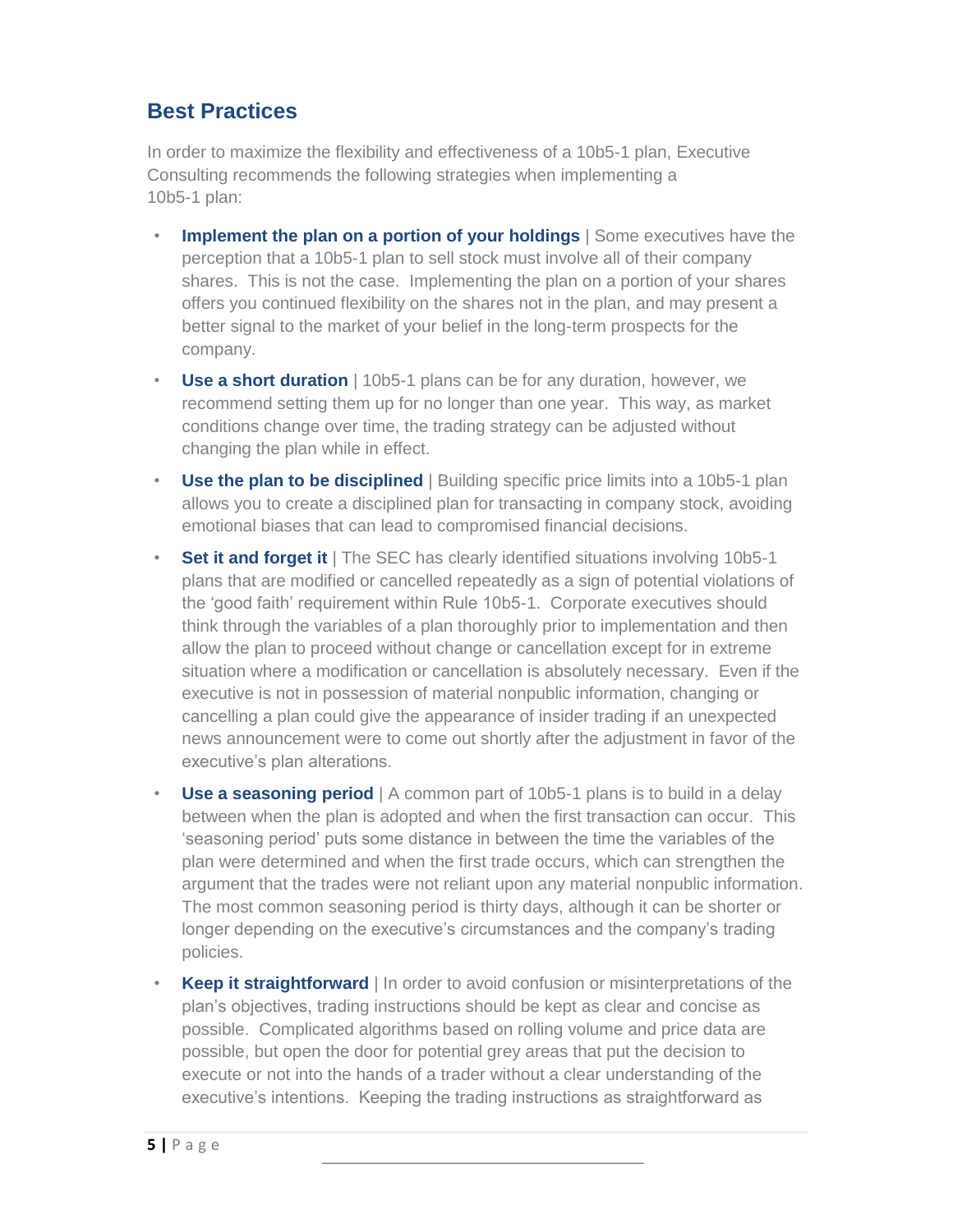possible helps to ensure the executive's objectives are met by the plan's execution.

#### **Communication of the Plan**

Corporate executives are typically concerned about the impact their stock sales have on market perceptions. If sales occur under a 10b5-1 plan at inopportune times, executives worry that they will receive criticism from existing shareholders.

To minimize the risk of adverse publicity from transactions executed by insiders under their 10b5-1 plan, we recommend the following techniques:

- The company should consider publicly disclosing new 10b5-1 plans through a press release, 8-K filing or reference in the next 10-Q filing; there is no need to disclose the specific terms of the plan but it should indicate that a plan was adopted by the individual or a general statement that certain executives at the company have adopted a sales plan pursuant to Rule 10b5-1
- Include a time delay between the plan's creation/disclosure date and effective date for when transactions can occur, often referred to as a "seasoning" or "cooling-off" period
- Footnote Form 4 and Form 144 filings with a statement identifying that the transactions occurred pursuant to an existing 10b5-1 plan

#### **Regulatory Considerations**

While 10b5-1 plans allow insiders to transact in company stock through corporate trading blackout periods, they do not eliminate the regulatory restrictions placed on company affiliates under Rule 144 or Section 16.

An "affiliate" is generally defined as a person who controls or is controlled by the company. This category includes officers, directors, and beneficial owners of more than 10% of the outstanding shares.

Affiliates who are selling company stock under a 10b5-1 plan must follow certain guidelines pursuant to Rule 144 of the Securities Act of 1933, which include:

- **Volume limitations** | During any three-month period, the amount of stock that can be sold is the greater of the average weekly trading volume during the prior four calendar weeks or 1% of the outstanding shares
- **Notice of sale** | Form 144 must be sent to the SEC at or prior to the time an order to sell is entered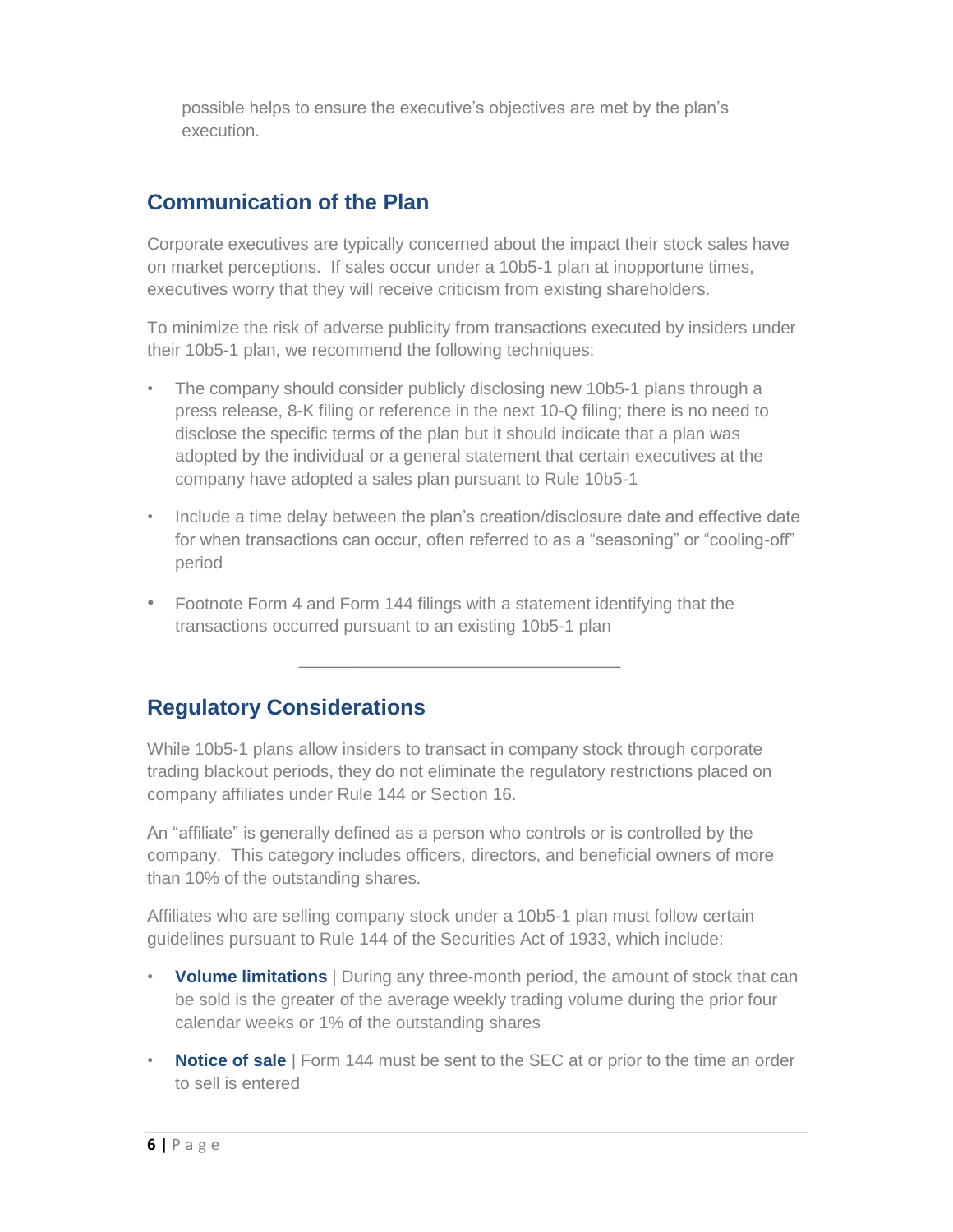- **Manner of sale** | Shares may only be sold through brokers' transactions or a market maker in the stock; buy interest may only be solicited through natural buyers that have approached the broker or seller within the past 10 business days
- **Holding period** | Registered shares held by insiders do not have a holding period requirement; unregistered shares owned by anyone must be beneficially owned for at least six months before they can be sold or hedged
- **Public information** | There must be adequate current public information available on the company

Section 16 of the Securities Exchange Act of 1934 also applies to affiliates of publicly traded companies. This regulation has three sections:

- **Filing forms** Section 16 designates Forms 3, 4 and 5; Form 4 must be filed upon any change in beneficial ownership
- **Short swing profits** | Sales and purchases in company stock will be matched to opposite transactions that occur within six months of each other, calculated both forward and backward, and if the transactions generate any profit, it must be disgorged back to the company
- **Prohibition on short sales** | Affiliates may not sell company stock short, which involves selling shares borrowed from a stock lender instead of shares owned outright by the individual

#### **Additional Applications**

The most common application of 10b5-1 plans allows insiders to sell a portion of their holdings through a mechanical program over a predefined time period. However, there are additional strategies that can be built into a 10b5-1 plan worth noting, including:

- **Purchasing stock** | Company insiders can establish a plan to purchase stock if the market price hits a desired entry point; plans can also be used to facilitate corporate share repurchases
- **Exercising options** | 10b5-1 plans can be used to exercise both non-qualified and incentive stock options if the executive is concerned about being in a corporate trading black-out when the option contracts are set to expire; the plans can accommodate any type of exercise method as well
- **Stock vesting events** | Executives with restricted stock, restricted stock units, performance shares and other award types that have a future vesting date typically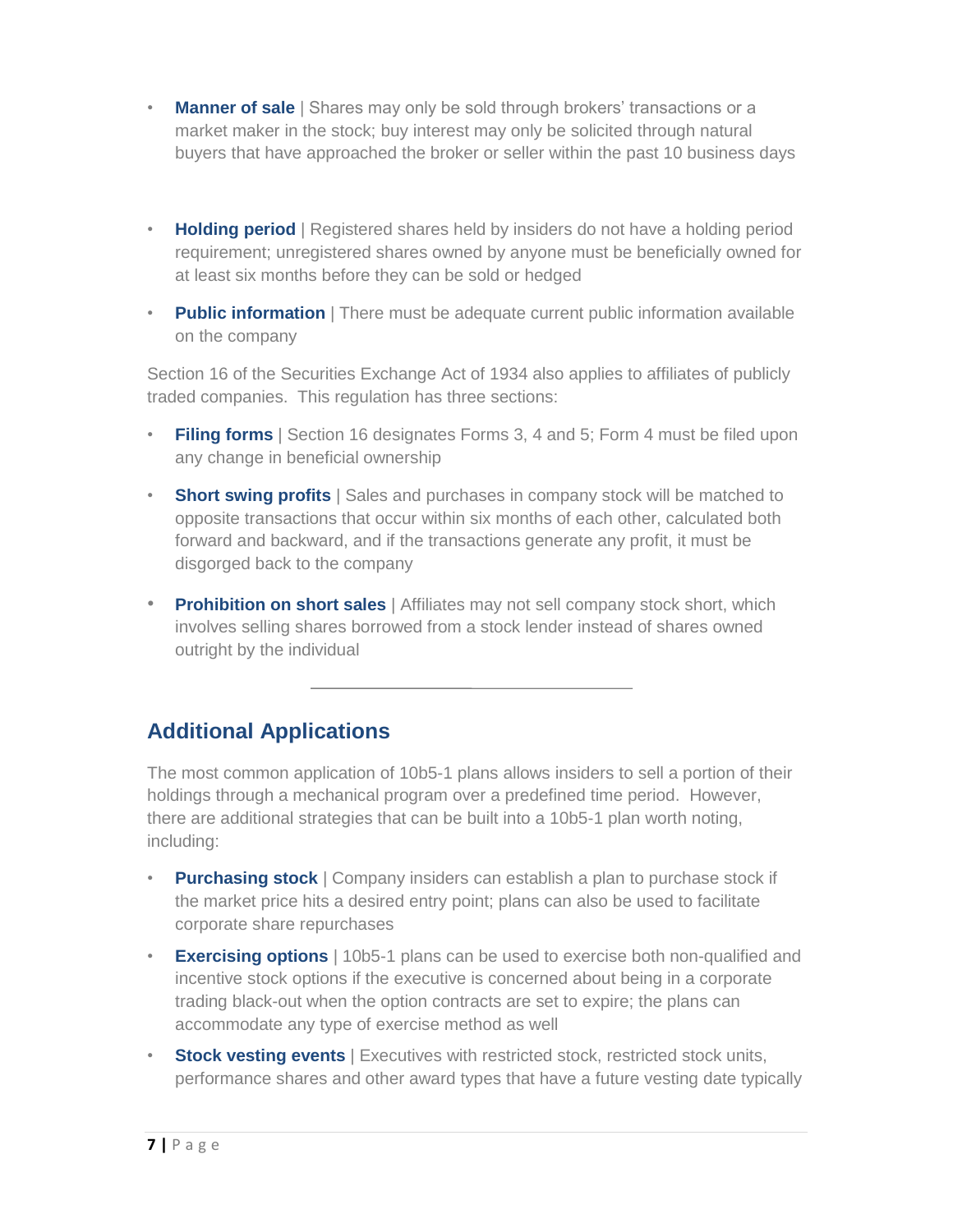need to pay a tax withholding at the time of vest; sales required to fund the withholding can be built into a 10b5-1 plan

• **Personal milestone events** | Individuals with a specific future event that requires a significant cash outlay, such as a child's college education or a vacation home purchase, may use a 10b5-1 plan to generate the necessary liquidity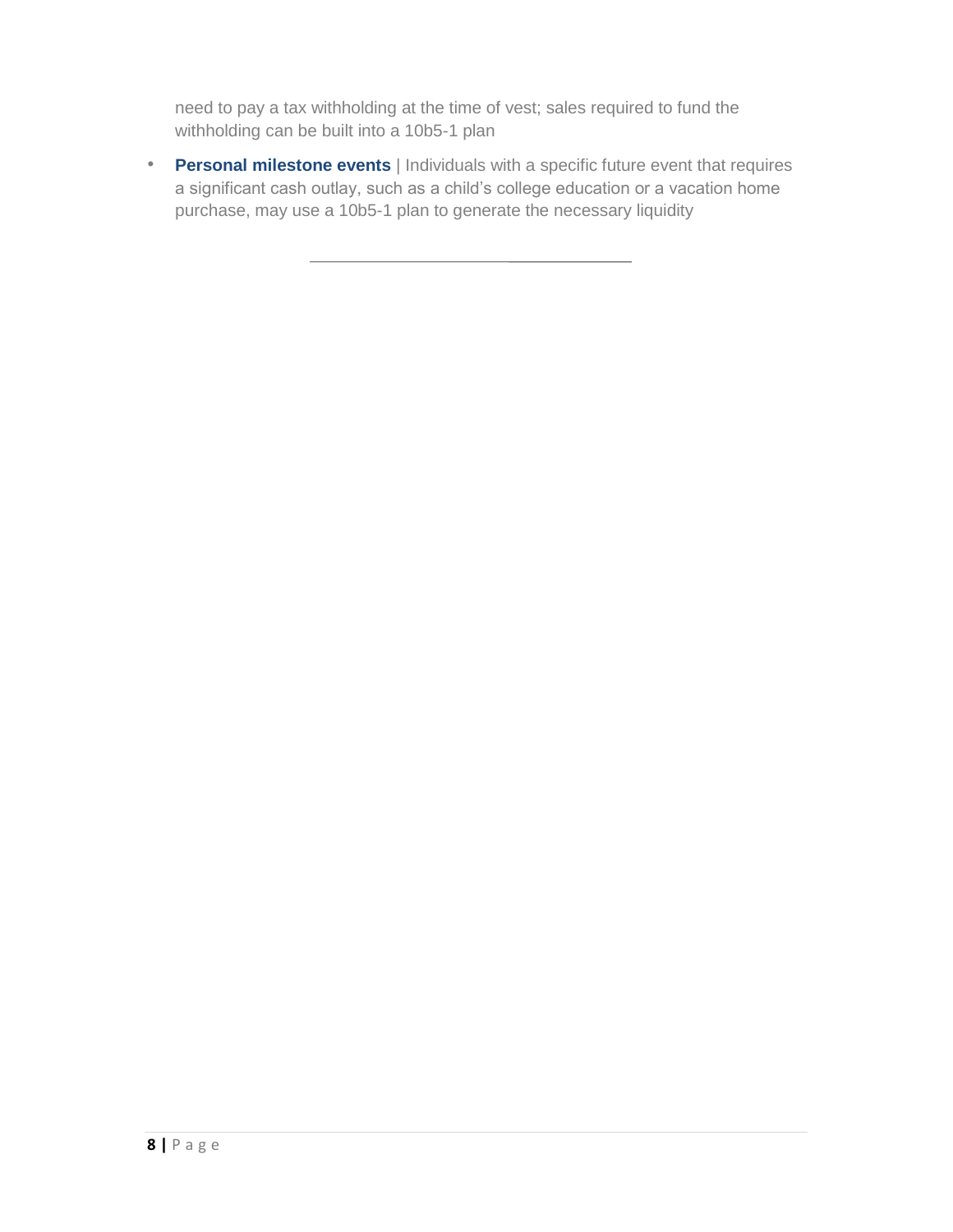#### **Sample Plan Terms**

Below are examples of commonly used inputs for a variety of 10b5-1 plan applications.

- Sell 500,000 shares of XYZ at a price of \$50 or better with a maximum of 50,000 shares sold in any given trading day
- Sell 1,000,000 shares of ABC in total, 250,000 shares at a limit price of \$40, 250,000 shares at a limit price of \$42, 250,000 shares at a limit price of \$44, and 250,000 shares at a limit price of \$46
- Exercise an incentive stock option for 20,000 shares of LMN if the stock's market price exceeds the option's strike price by \$20
- Execute a two year variable prepaid forward contract with a 100% floor and 120% cap on 250,000 shares of GHI as long as the upfront payment on the contract exceeds 84% and the stock is above \$40
- Sell an amount of stock resulting in total proceeds net of commissions that approximates the published semester tuition rate for the University of Higher Education on December 1, 2011

#### **Conclusion**

A Rule 10b5-1 plan is an effective tool available to public company executives. Navigating the complexities of insider trading regulations requires the assistance of a team with expertise in Rule 144, Section 16 and Rule 10b5-1. The Raymond James Corporate & Executive Services team has designed and executed 10b5-1 plans for thousands of clients over the years. Our team is available to provide advice in developing a 10b5-1 strategy, drafting the necessary contracts and executing transactions according to the plan's instructions.